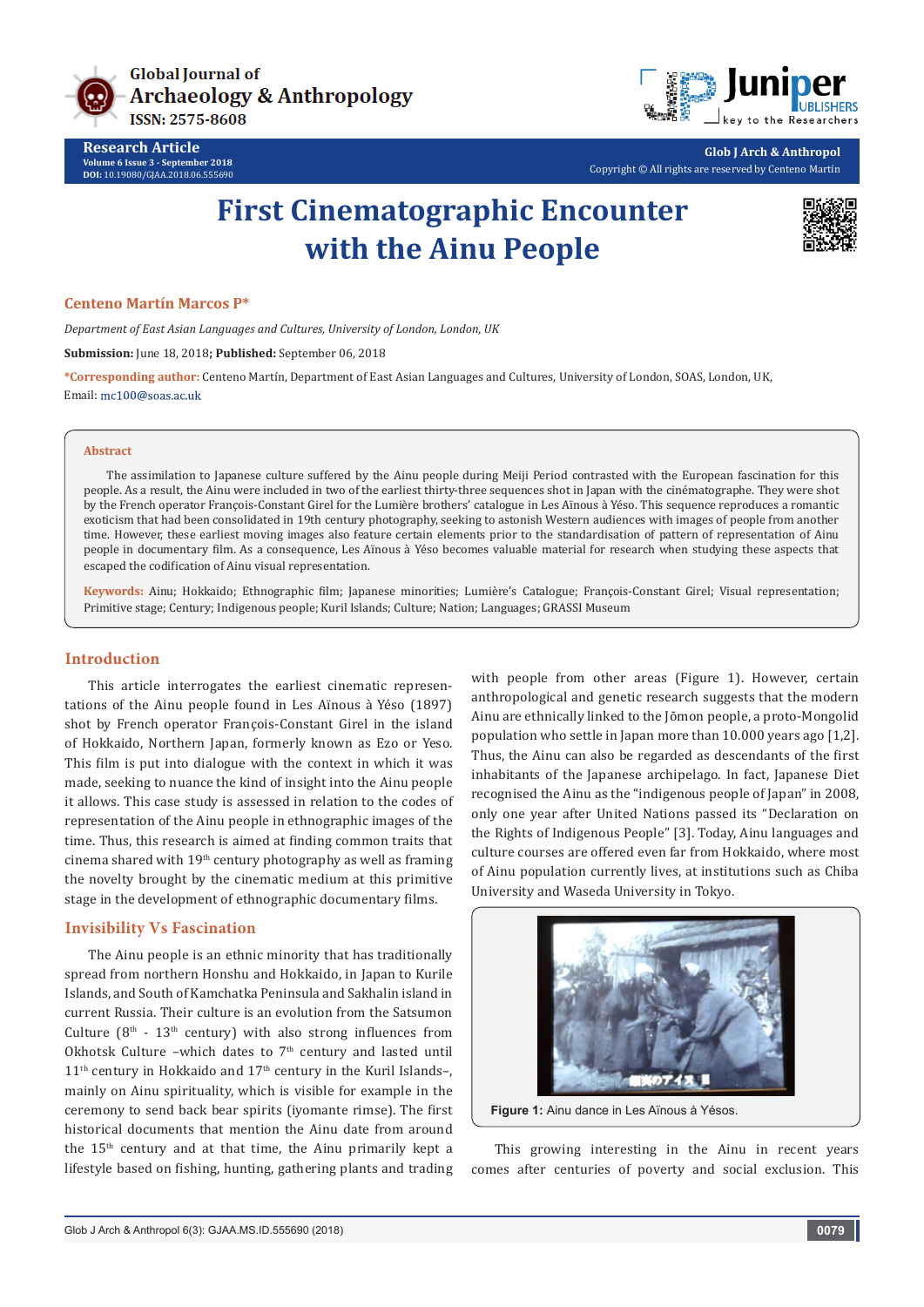discrimination occurred alongside cultural assimilation implemented since the beginning of Meiji Period (1868-1912) when Hokkaido and other areas traditionally inhabited by the Ainu were incorporated to the Japanese modern state. Ainu ceremonies and identity traits such as female tattoos and male earrings were banned from 1871, and Japanese government encouraged adapting Japanese lifestyle, based on farming, adopting Japanese names and acquisition of the Japanese language instead.

However, structural poverty and cultural assimilation contrasts with the fascination for the Ainu people in the West during this period. This was fuelled by the idea that the Ainu were the missing link between the European and East Asian peoples in the 19<sup>th</sup> century. Their long beards, curly hair, big noses, eyes with epicanthic fold, among other physical traits prompted Western explorers to believe that the Ainu were a lost Caucasian people in the Far East –although modern studies reveal greater genetic relationship to Southeast Asians rather than western Eurasian people [4]. As a result, Ainu collections proliferated in museums and other European institutions such as the British Museum, the Musée d'Ethnographie de Neuchâtel in Switzerland, GRASSI Museum of Leipzig a Linden Museum of Stuttgart in Germany or the National Library of France in Paris.

## **The Ainu in Lumière´S Catalogue: Les Aïnous À Yéso (1897)**

The Ainu were not only portrayed in hundreds of pictures taken by Western photographers but also by film operators. In fact, the Ainu are featured in two of the earliest thirtythree sequences of moving images shot in Japan with the cinématographe by the French cameraman François-Constant Girel. The new device developed by Lumière brothers had been brought to Japan by the industrialist Katsutarō Inabata who had studied with Auguste Lumière at the technical school of La Martinière in Lyon between 1877 and 1885. When Lumière brothers presented the cinématographe in Paris in December 1896, Inabata happened to be in France on a business trip and bought the rights of distribution of this invention in Japan and agreed to pay Lumière brothers 60% of the revenues. Inabata arrived in Kobe in January 1897 with several pieces of equipment and the operator Girel [5,6].

Barely a month after the device was presented in Paris, Inabata Katsutarō alongside the then photographer Shibata Tsunekichi and French operators Girel and Gabriel Veyre, shot the earliest moving images (jidō-shashin) in Japan. Girel, who also was Lumière's distributor, exhibitor, operator and accountant, was more interested in making films rather than projecting them, was the one who filmed the Ainu during a trip to Hokkaido in October 1897. The sequence is entitled Les Aïnous à Yéso and belongs to the seventeen pieces that Girel shot for the Lumière catalogue until his return to France in December of that year. Today, this first film representation of the Ainu people can

be seen at the permanent exhibition held in the National Film Centre of Tokyo.

This was not the first catalogue shot outside France. Lumière brothers sent operators to across the world to astonish audiences in France with exotic images from remote geographies. However, the pattern of representation of these actualités didn't differ too much from those early experiments undertaken in France. This is the reason why sequences such as the train entering Nagoya station shot by Girel resembled the famous L'Arrivée d'un train à La Ciotat shot by Lumière brothers in a village close to Marseille in December 1896.

## Patterns of Representation From 19<sup>th</sup> Century Pho**tography**

Les Aïnous à Yéso was probably shot in Shiraoi, which had become a destination for explorers who sought an encounter with this people in the late 19<sup>th</sup> century as it only required oneday trip from Sapporo, Hokkaido´s capital city. Its inhabitants had familiarised themselves with the arrival of strangers and started to arrange exhibitions of their culture [7].

This scene is composed of two takes lasting no longer than a minute in total in which a group of men and women are shown separately dancing an Ainu dance. There are different kinds of dances (rimse, upopo o horippa), which are considered as one of the most representative elements of Ainu culture -UNESCO declared them cultural heritage in 2007. The camera is placed before a traditional Ainu house (chise) and featured men and women dressed in traditional garments. Among the portrayed men with long beards, one wears a paunpe, a crown made of wicker representing a bear's head.

These scenes projected a mythopoetic view of the Ainu people stuck in the past and linked to their ancestral customs reproducing codes of representation that can be found in the romantic exoticism created by the  $19<sup>th</sup>$  century ethnographic photography. Photos taken for example by Max Reich, Erwin Baelz and Graf von Linden, which are preserved at Linden Museum of Stuttgart in Germany, reveal common patterns of representation, mainly portrayals in frontal composition, featuring Ainu people dressed in traditional clothes, often men with paunge, sometimes fishing on an Ainu canoe (itaomacip) carved on large trunks, and women adorned with a traditional necklace (Tamasai) -significant differences can be found, however, in the photos taken on Sakhalin Ainu by the Polish anthropologist Bronislaw Pilsudsky, which are collected at the Musée d'Ethnographie de Neuchâtel in Switzerland, GRASSI Museum of Leipzig in Germany and National Library of France in Paris, whose study falls beyond the scope of this research.

However, these images contrast with the social reality of their protagonists. By the end of the 19th century, when Girel travelled to this island, the Meiji Restoration government had already been immersed in two decades of cultural and religious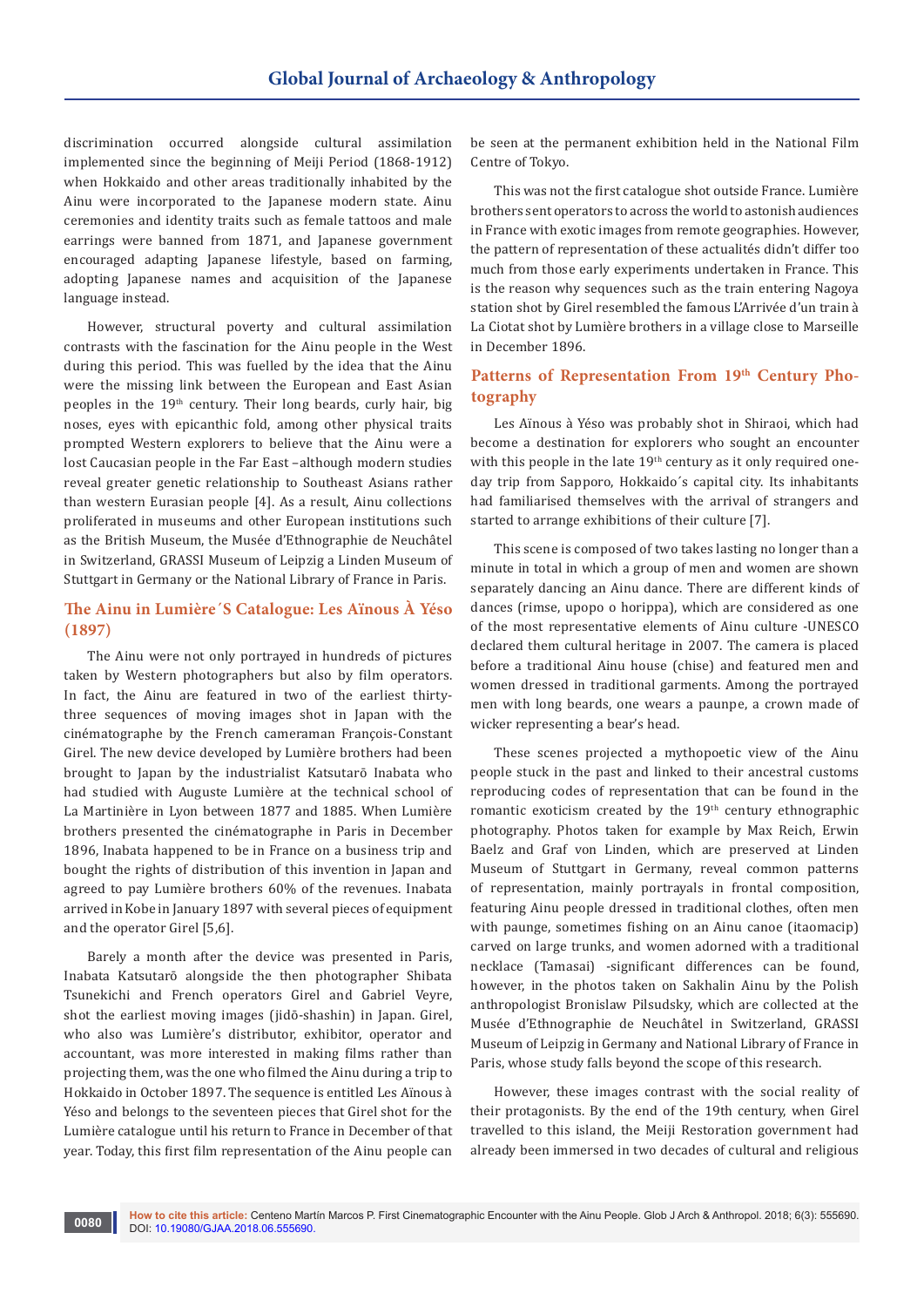unification of the country. The notion of "nation" (kokka) was redefined under the emperor figure, compulsory education was established in the 1870s and Shinto was promulgated as a state religion. The Meiji slogan "Civilization and Enlightenment" (bunmei kaika) obscured an unprecedented process of assimilation of culture, language and lifestyle and therefore, these photos and early moving images were shot in a moment in which the represented was vanishing. These portrayals were misleading since they belonged to a non-existent world evoking an imagined and ritualized past.

Ainu culture was suffering from significant transformations also prompted by the Western influence. As a matter of fact, Girel had contacted the Ainu through French missionaries [8] as foreign missionary schools had been established in Hokkaido from the second half of the  $19<sup>th</sup>$  century and paradoxically, many Ainu educated in this time learned to write the Latin alphabet before Japanese [9]. Furthermore, part of the community was replacing animist beliefs with Christianity as well as Japanese Buddhism and Shinto. As a result, the apparent ethnic exoticism of Les Aïnous à Yéso contrasted with the rapid assimilation of the Ainu to Japanese and Western culture, language, religion and lifestyle [10].

The photomechanical images featuring the Ainu community overlooked these political, social and cultural changes in modern life. Unlike later newsreels developed few years later, these actualités were had an entertaining purpose rather than an informative role. Therefore, it is no wonder that none of these earliest thirty-three sequences made reference to vertiginous changes of all kinds that were taking place in Meiji Japan, which was a period of huge unrest that had started with a military uprising and a civil war followed by a process of modernisation in which the country shifted from a feudal to a modern state, inaugurating a new parliamentary system, with the first elected assembly by universal male suffrage in November 1890. Yet, other pieces shot by Girel such as Danseuses Japonaises or Une Scène de Théatre Japonais depicted a nation of geishas and traditional theatre that was vanishing very quickly. This cinematographic mirage reveals limitations in the origins of cinema as well as in the cinema of origins to mirror social reality (Figure 2).



To interrogate Les Aïnous à Yéso, it is necessary to resort to the representations of the "primitive" inherited from adventurers and foreign missionaries' reports [11-13], ethnographic photography and engravings of the 19<sup>th</sup> century. All of them were characterized by a distant gaze that did not try to denounce Ainu poverty or social exclusion or to explore further problems such as alcoholism [10]. Thus, cultural diversity in Japan was not to be explained but alienated to provoke fascination in the European viewer.

## **Novelty in Moving Images**

However, despite this ethnographic usage of photography and cinema, moving images added some unseen aspects to the representation of the Ainu people. Girel modifies the frontal composition in the mise-en-scène in the second take and films from one side of the performance to take advantage of still primitive depth of field and portray all female characters into frame. They are dancing a rimse before the same Ainu traditional house. While Ainu used dances in communicating or playing with deities (kamui), asking for profitable hunting or dispelling bad spirits, the film does not specify which dance this mysterious performance belongs to. However, Girel briefly mentioned about these dances in one letter: We carried fruit, sweet potato and sweets to the Ainu, we chatted with them and they were so glad that they danced for us. There were two dances, an only woman "bird dance" and a male "warrior dance" [14].

It seems that when Girel talks about a "bird dance" he referred to the "crane dance" (sarorun chikap rimse). However, this dance is performed in circles, with the participants raising the upper part of their garments and shaking their arms as the crane's wingbeats. This does not occur in the dance captured on the film, in which women are shown gripping each other in line with their arms intertwined.

#### **Pre-Standardised Patterns of Representation**

Les Aïnous à Yéso is mysterious film presenting a mismatch with other later representations of the Ainu traditional culture. Another example can be found in the scene featuring the male characters that are dancing, singing and clapping their hands. While men are often portrayed participating in dances alongside women, danced performed by male groups alone are almost unseen in subsequent documentary films. This also calls into question some of the preconceived ideas about their culture. In fact, when the film was sent to Osaka for its first screening in summer 1898, it was presented as "Hokkaido Ainu Male Dance" (Hokkaido ainu dansei no odori), and in Nagoya it was entitled "Bear Dance of Ainu Hokkaido Indigenous" (Hokkaido dojin aino no kuma odori) [14]. Probably the male dance captured by Girel, what he referred to as "warrior dance", is a tapkara (literally "doing claps"), which is performed by elderly people during the Ainu bear ceremony, after the sacrifice of a cub.

Interestingly, the bear festival is one of the best-known ceremonies and a distinguishing mark of Ainu culture and it's not surprising that it was portrayed in several documentaries shot by Japanese and Western explorers: The first one was a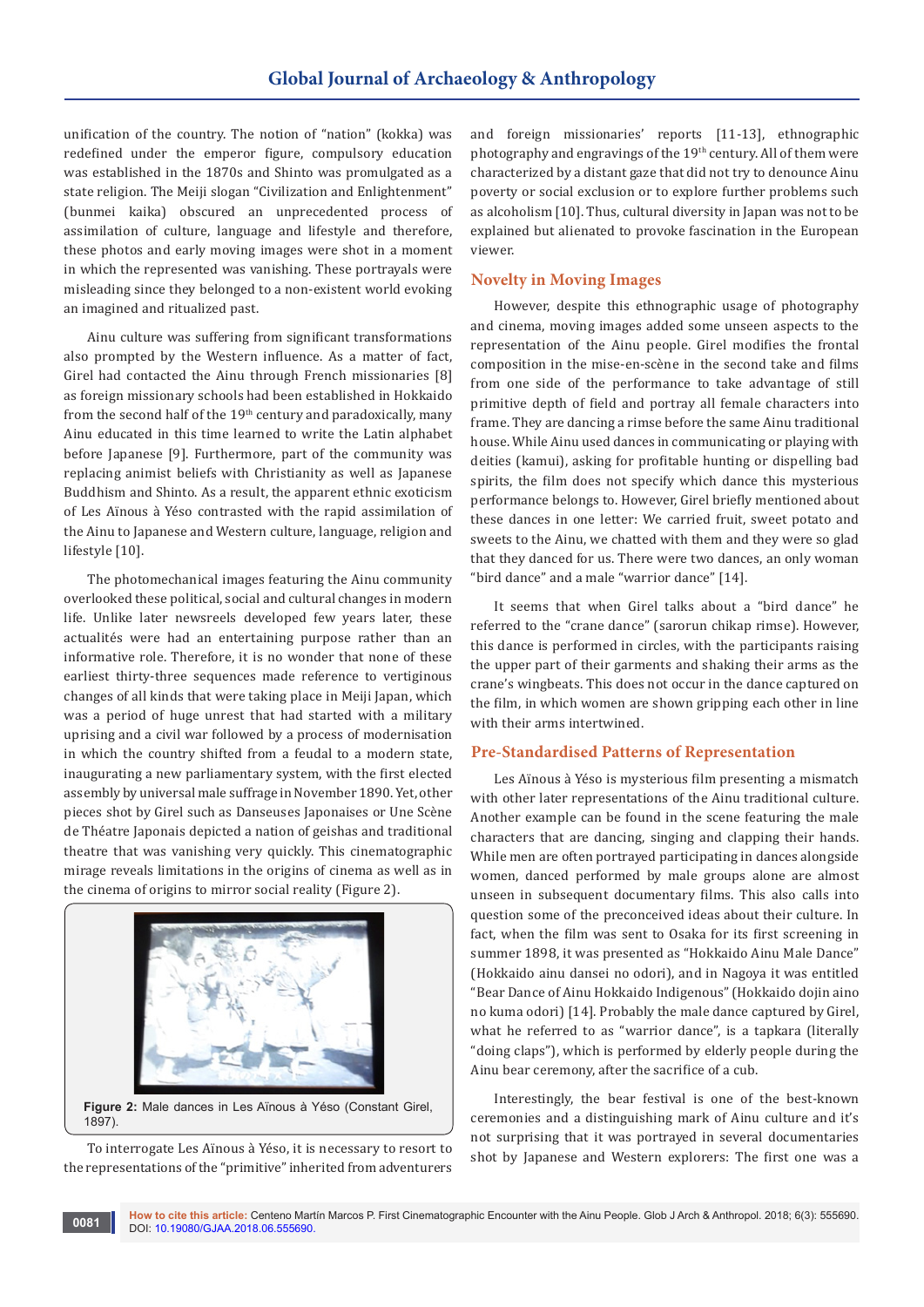festival filmed by the Russian-American Benjamin Brodsky in 1917, which was added to his Beautiful Japan (1918) and A Trip through Japan with the YWCA (1919) [15,16]. Few years later, Hatta Saburō also filmed it in his Life of Shiraoi Ainu (Shiraoi Ainu no seikatsu, 1926). Before World War II, two additional documentaries capture this ceremony, one shot by Inukai Tetsuo, Bear Festival in Chikabumi near Asahikawa-city (Kinbun no kumaokuri girei, 1936) and another one filmed by the Scottish doctor Neil Gordon Munro, Bear Festival in Chikabumi near Asahikawa-city (Kinbun no kumaokuri girei, 1936) [17]. However, in this first film representation of the Ainu, the dance is decontextualised, and no references to the bear ceremony are added to this piece.

Another interesting aspect that differs from later documentaries is the usage of jinbaoiri by the male characters. The jinbaori was a kimono shape garment originally used by Japanese samurai that the Ainu obtained through trading and became a traditional garment for them. However, most of the Ainu depicted in documentary films are dressed in other traditional kimono made of vegetable fibre (attus) and others made of cotton (ruunpe) with geometric designs. Even though like  $19<sup>th</sup>$  century photography, cinema kept conditioning the conception of who the Ainu are, there are certain elements in these first moving images that somehow escape from the standardised and ongoing codification of their visual representation.

#### **Conclusion**

In conclusion, these early cinematographic portrayals contain astonishing but misleading images if contemporary researchers intend to obtain any kind of ethnographic insight into the Ainu people. They are comprised by clichés and stereotypical representations originating from photographic portrayals. Girel's scenes portrayed traditions in decline that did not exist beyond the cinematographic screen. Assimilation and discrimination were ignored by cameramen, just like previous photographers and adventurers who reached Hokkaido in Meiji Period seeking to capture extraordinarily powerful images of individuals from another time.

However, despite acknowledging the existence of standardised patterns of representation, these earliest moving images reveal its contradictions. While the mise-en-scène in Les Aïnous à Yéso presents iconographic attributes that had already been codified by 19th century photography, it also contains interesting elements prior to the complete standardisation of the Ainu visual representation. Therefore, these scenes are manifestations whose relevance precisely relies on a narrative dysfunction. This first encounter of the Ainu with the cinematograph presents certain 'gaps' in the patterns of cultural representation. Girel shot these sequences in a moment in which the mechanisms of representation were not consolidated yet in the new cinematographic medium. Far from being an obstacle, these gaps in the representation are enriching objects of study as they were filmed before the portrayal of Ainu culture became completely standardised, packed and sold for cinematic consumption.

#### **References**

- 1. Hudson, Mark J (1999) Ruins of Identity: Ethnogenesis in the Japanese Islands. University of Hawaii Press, USA.
- 2. [Atsushi Tajima \(2004\) Genetic origins of the Ainu inferred from](https://www.ncbi.nlm.nih.gov/pubmed/14997363)  [combined DNA analyses of maternal and paternal lineages. American](https://www.ncbi.nlm.nih.gov/pubmed/14997363)  [Journal of Human Genetics 49\(4\): 187-193.](https://www.ncbi.nlm.nih.gov/pubmed/14997363)
- 3. Cotterill Simon (2011) Ainu Success: The Political and Cultural Achievements of Japan's Indigenous Minority. The Asia-Pacific Journal 9(12): 2.
- 4. Koppel Tom (2010) Lost World: Rewriting Prehistory. How New Science Is Tracing, Atria Books, New York, USA.
- 5. Dym Jeffrey A (2003) Benshi: Japanese Silent Film Narrators, and Their Forgotten Narrative Art of Setsumei. A History of Japanese Silent Film Narration, Lewiston, Edwin Mellen Press, New York, USA, p. 21-27.
- 6. Greenberg, Larry (2001) The Arrival of Cinema in Japan in The Benshi. Japanese Silent Films Narrators, edited by Matsuda Eigasha, Urban Connections, Tokyo, Japan, p. 6-12.
- 7. Sjöberg Katarina (1997) The return of the Ainu: cultural mobilization and the practice of ethnicity in Japan. (2<sup>nd</sup> edn), Harwood Academic Publishers, Amsterdam, Netherlands, Europe, pp. 133-134.
- 8. Okada Kazuo (1999) The Ainu in Ethnographic Films. In: Ainu Spirit of a Northern People, edited by in Fitzhugh, William and Dubreuil, Chisato O (Eds.), Smithsonian Institution with University of Washington Press, Washington, USA, pp. 187-192.
- 9. Owell David L (2004) Making useful citizens of the Ainu. The Journal of Asian Studies 63(1): 5-29.
- 10. Siddle, Richard (1996) Race, Resistance and the Ainu of Japan. London, Routdledge, New York, USA, pp. 113-147.
- 11. Batchelor, John (1892) The Ainu of Japan: The Religion, Superstitions and General History of the Hairy Aborigines of Japan. Religious Tract Society, London, UK.
- 12. Howard, Benjamin Douglas (1893) Life with Trans-Siberian Savages. London, Longmans, Green, New York, USA.
- 13. Savage Landor, Arnold Henry (1893) Alone with the Hairy Ainu. J. Murray, London, UK.
- 14. Mitsuda, Yuri (1995) Girel to Veil, in Eiga denrai: shinumatogurafu to (Meiji no Nihon. Iwanami Shoten, Tokyo, Japan, p. 59.
- 15. Centeno Martín, Marcos P (2017) Failures of the Image: Backstage Look at the Early Film Portrayals of the Ainu People. Orientalia Parthenopea 17: 189-210.
- 16. Centeno Martín, Marcos P (2017) The Fight for the Self-Representation: Ainu Imaginary, Ethnicity and Assimilation, Aphaville. Journal of Film and Screen Media 13: 69-89.
- 17. Kreiner, Josef (1993) Seiyō no ainu kan no keisei: Yōroppa ni okeru ainu minzoku bunka no kenkyū to ainu kankei korekushon no rekishi ni tsuite, in Ainu no kōgei, Tokyo: Tokyo kokuritsu hakubutsukan, pp. 25-30.